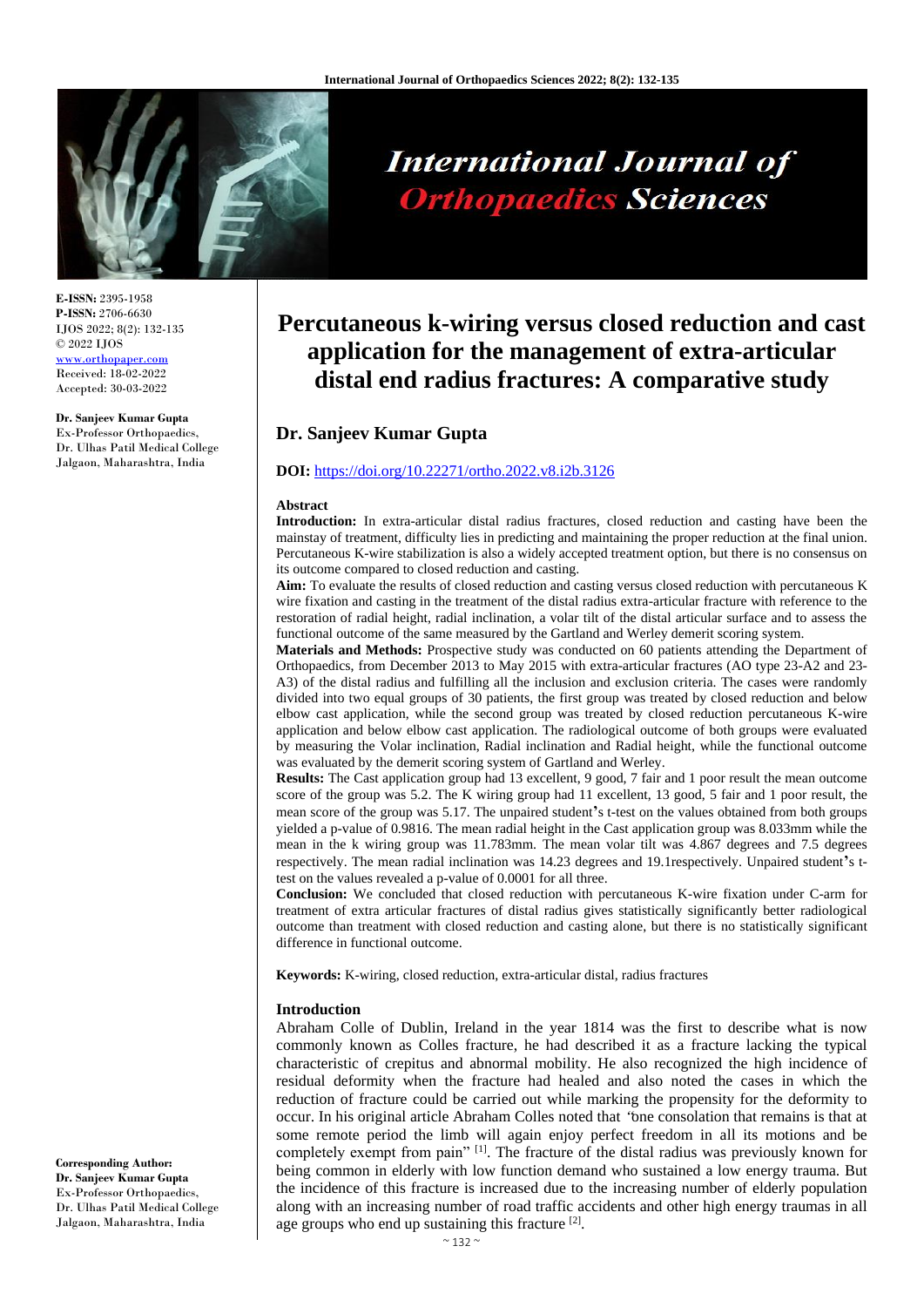This, coupled with the ever-increasing demand for perfect reduction and decreased complications in the treatment of this fracture among the patients, has brought greater significance to the way these fractures are managed.

There are numerous treatment modalities available to orthopaedic surgeons in the treatment of a distal radius fracture; these include closed reduction and casting, closed reduction and percutaneous pinning by different methods such as Kapandiji intrafocal pinning, transradial styloid pinning, pinning via the Listers tubercle or transulnar pinning. Other modalities of treatment include closed reduction and external fixation by means of ligamentotaxis to realign fracture displacement, open reduction by volar or dorsal approach and internal fixation by different implants such as screws, plates, or screws with locking plate  $[2-4]$ .

While deciding the treatment modality, there are numerous factors to consider before finalizing the most appropriate one for each patient, these include the patient's age, lifestyle, associated injuries, co-morbidities, functional demands, the dominance of hand, type of fracture, alignment of fracture, condition of soft tissues, whether the fracture is open or closed and economic constraints of the patient. All these factors play a paramount role in the final decision in the treatment of the distal radius fracture [3, 4].

In the elderly the quality of the bones are poor compared to the young and active patients, in these patients, it is hard to maintain the distal radius fracture by simple external splintage without any additional support to prevent the collapse. It is in these patients that percutaneous pinning adds the extra support needed to maintain the fracture in desired alignment and reduction [5, 6].

Percutaneous pinning is recommended as a simple way of providing additional stability to immobilization in a cast in extra-articular fracture of the distal radius in which anatomical reduction is obtained by closed reduction  $[6, 7]$ .

## **Aim**

To evaluate the radiological outcome of closed reduction and casting versus closed reduction with percutaneous K-Wire fixation and casting in the treatment of the distal radius extraarticular fracture with reference to the restoration of radial height, radial inclination, the volar tilt of the distal articular surface and assess the functional outcome of the same measured by the Gartland and Werley demerit scoring system.

## **Materials and Methods**

This prospective randomized control study was conducted on 60 patients attending as out-patient or in-patient at the Department of Orthopaedics in our tertiary care center from December 2013 to May 2015 who have been found to have extra-articular fractures of the distal radius and fulfil all the inclusion and exclusion criteria.

# **Inclusion criteria**

All patients with radiologically confirmed extra-articular fractures of the distal radius (AO types 23-A2, 23-A3), are medically fit, willing for the procedure and consented to be part of the study, are above the age of 18 years and presenting with injuries not older than 2 weeks.

## **Exclusion criteria**

Patients with intra-articular fractures involving radio-carpal joint, Open fractures of the distal radius, Distal radius fracture associated with Neurovascular Deficit, Fractures in children and Patients found to be at poor anaesthetic risk are excluded.

**Based on the selection criteria:** 35 cases of closed reduction and casting and 35 cases of percutaneous k wire fixation were included, of which 5 patients in each group were lost to follow up. Sampling was done by simple randomization of the cases done according to a computer-generated simple randomization protocol. The data obtained from the two groups were analysed by using an unpaired student's t-test for continuous variables. The results were analysed by SPSS version 20.

The 70 patients were between the ages of 24 years to 73 years, with a mean age of 47.45 years. The patients were allocated randomly into two equal groups of 35 patients each as per the simple computer randomization protocol. The first group was treated by closed reduction and cast application and the second group was treated by closed reduction percutaneous K-wire fixation and cast application. Five patients in each group were lost to follow up and hence the final study was conducted with 30 patients in each group and a total of 60 patients.

All fractures were classified by AO classification and only AO type 23-A2 and 23-A3 fracture patterns were included in the study.

Following admission, complete history was noted regarding the mode of injury, severity of trauma. All patients were examined for deformity, swelling, tenderness, bony irregularities of the distal radius and relative position of radial and ulnar styloid processes were elicited. Movements of the wrist and hand were evaluated. Distal vascularity was assessed. The involved forearm and wrist was immobilized in a below elbow slab and kept elevated. Pain and inflammation were managed with analgesics and anti oedema medications. All routine investigations were done.

Radiographs of the injured wrist with the forearm in neutral position were taken both in Posteroanterior view and Lateral view. The following radiographic parameters were noted, Radial inclination in PA view, Radial length in PA view, Palmar tilt in Lateral view.

The fracture reduction was carried out under short general anaesthesia (SGThe reductiontion was achieved by firm longitudinal traction to the hand against the counter traction by an assistant who grasped the arm above the flexed elbow while the distal fragments were pushed into palmar flexion and ulnar deviation using the thumb of the other hand, the patient's hand was brought into pronation, palmar flexion and ulnar deviation. A plaster cast was applied, extending from below the elbow to the metacarpal heads, maintaining the wrist in palmar flexion and ulnar deviation (Colles Cast) in the closed reduction group. While in the K wiring group, once acceptable reduction is achieved 1.5 mm K-Wires were passed through the radial styloid process piercing the far medial cortex of proximal fragment under C arm guidance. An additional K-wire was passed through the ulnar side of the radius, engaging the opposite cortex when deemed necessary by the operating surgeon. Confirming the satisfactory reduction under the C arm, K-Wires were bent and cut, sterile gauze was applied beneath the pin. The plaster cast was applied, extending from below the elbow to metacarpal heads with the wrist in neutral.

Postoperative pain and inflammation were managed with analgesics and anti oedema medications and limb elevation. Patients treated with percutaneous K wiring were given Intravenous cefoperazone sulbactam 1.5 grams twice daily for 3 days, followed by oral cefixime 200 mg twice daily, patients were asked to perform active finger movements, elbow and shoulder movements from day one.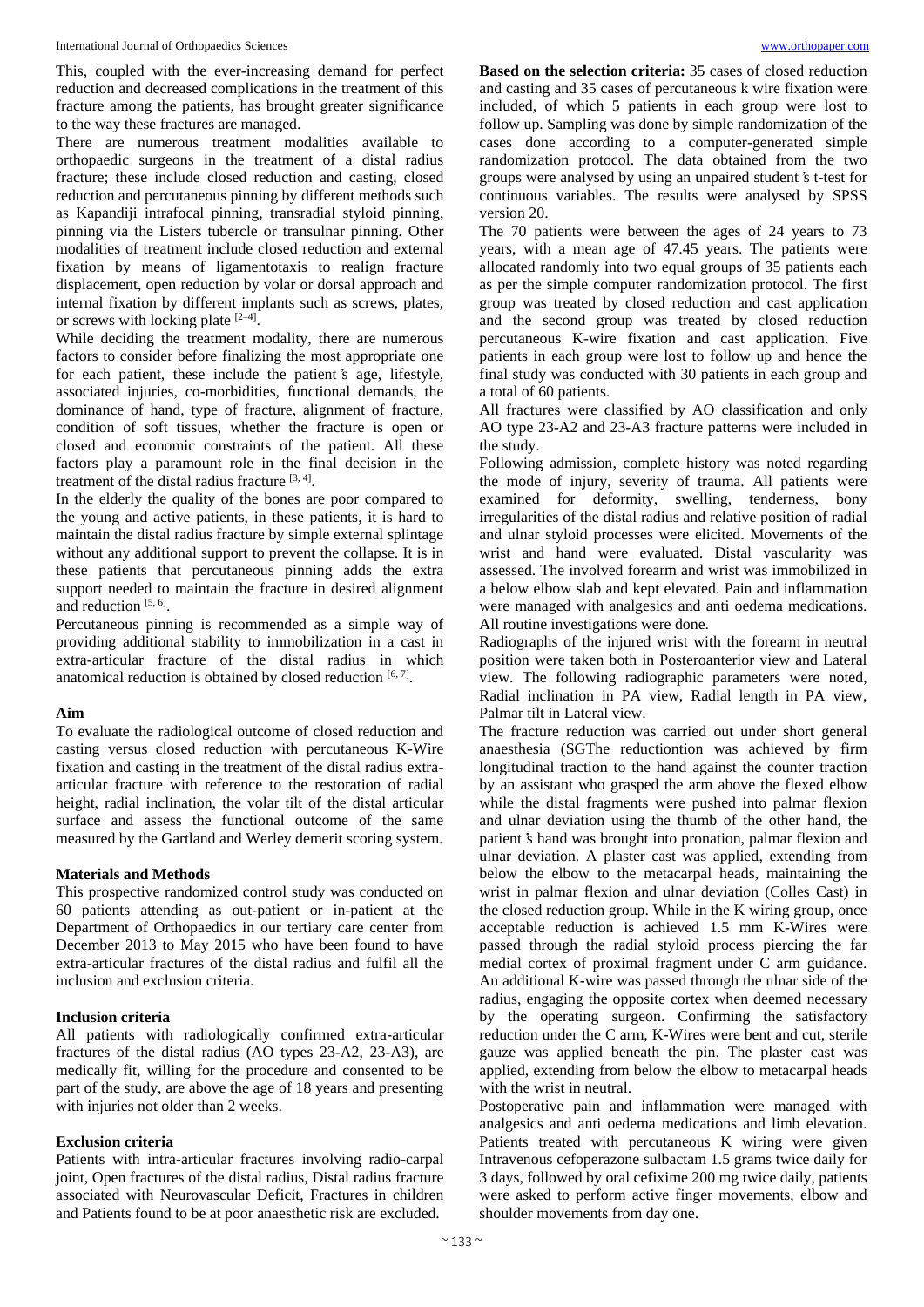Immediate Postoperative check x-rays were taken in both PA and Lateral, the reduction of fracture was confirmed and any displacements were noted. Patients were discharged after three days with routine POP instructions with an active finger, elbow and shoulder exercises and followed up after two weeks.

All cases were followed up after two weeks, four weeks and six weeks. They were radiologically assessed for redisplacement. After six weeks K-wires and cast were removed and patients were assessed clinically for fracture union, range of movements and radiological parameters, physiotherapy was advised. After six weeks, regular follow-up was done at an interval of three months and six months respectively.

#### **Assessment of Outcome**

# **Functional outcome assessment**

The functional outcome of the patients was assessed at 6 months Postoperative the by Demerit score system of Gartland and Werley<sup>[7]</sup> The functional outcome scores were then compared to ascertain for any statistically valid difference in outcome by an unpaired student's t-test.

#### **Radiological assessment**

The radiological outcome was assessed based on the values of radial height, radial inclination and volar tilt in the PA and Lateral radiographs of the treated wrists and were individually assessed by unpaired student's t-test to ascertain for any statistically valid difference between the radiological outcome between the two groups.

# **Results**

This study was conducted with a total of 60 patients, 30 patients were each randomly divided into two groups. 30 patients in the first group were treated with closed reduction and casting, 30 patients in group two were treated with closed reduction percutaneous pinning with K-Wires and cast application.

There was no statistically significant difference in the range of movement outcomes between the two groups. The radiological parameters were assessed for pre-reduction, postreduction, 6 weeks post reduction and at 3 months. There was a statistically significant difference in all three radiological parameters of the patient groups. The mean radial height in the casting group was 8.033 mm, while the mean in the kwiring group was 11.783 mm. The unpaired student's t-test on the values obtained in both groups revealed a p-value of 0.0001. The mean volar tilt in the Cast application group was 4.867 degrees and that in the k-wiring group was 7.5 degrees the unpaired student's t-test revealed a p-value of 0.0001. The mean radial inclination in the Cast application group was 14.23 degrees and that in the k -wiring group was 19.1. Unpaired student's t-test on the values revealed a p-value of 0.0001.

The functional scoring was done as per the Gartland and Werley demerit scoring system. The Cast application group had thirteen excellent, nine good, eight fair and one poor results the mean outcome score of the group was 5.2. The K wiring group had eleven excellent, thirteen good, five fair and one poor results, the mean score of the group was 5.17. The unpaired student's t-test on the values obtained from both groups yielded a p-value of 0.9816. Indicating that statistically, there was no significant difference in the functional outcome between the two groups.

#### **Discussion**

Fractures of the distal radius are common injuries encountered

in orthopaedics, especially with the increasing number of low energy fractures in the elderly, the other contributing factor is the ever-increasing cases of road traffic accidents <sup>[2]</sup>. Also, as the average life expectancy is increasing, orthopaedic surgeons will need to focus on treating osteoporotic fractures, particularly those in postmenopausal women, as noted by Young *et al.*, <sup>[5]</sup>.

Studies by Jupiter *et al*., and Cooney *et al*., have suggested that there is a direct relationship between the anatomical result and functional outcome [2, 3] .

Walton *et al*., presented a method of holding unstable distal radius fracture with blunt-ended K wires via intrafocal and intramedullary insertion, so modifying the Kapandji technique, 102 patients were treated with unstable distal radius fractures in this way and according to clinical need and scored radiologically and functionally using modified Lidstrom scoring system. They presented this as a reliable and useful method in the treatment of these common fractures, particularly in osteoporotic bones [8].

Kurup *et al*. conducted a study of 56 patients. They found that distal radius fractures treated by percutaneous K wire fixation did not suffer significant loss of reduction of fracture position after removal of the pins. This remains true regardless of age, sex and fracture type according to AO type or duration of wire fixation<sup>[9]</sup>.

Hashmi *et al*. conducted a study to assess the results of the modified Kapandji wiring technique in unstable fractures of the distal end of the radius. They concluded that Kapandji wiring can be performed as a primary treatment for distal radius fracture. The indication for K wire osteosynthesis in a secondary displacement of a fracture that was initially reduced and held in plaster. Kapandji technique is one of the better treatment options for an unstable Colles fracture, it results in a decreased time spent in plaster casts, better stability of a fracture fragment and an early rehabilitation with a good postoperative range of motions and is easy to perform [10]. While anatomical reduction can usually be achieved by closed manipulation, there is still no clear consensus on the most appropriate method of maintaining the fractures. Studies by Walton *et al*., Hashmi *et al*., and Kurup *et al*., have been conducted with the use of percutaneous K wiring for stabilization of distal radius have been published. All claimed good results, but with the lack of controlled trials, no clear consensus can be drawn [8–10] .

Azzopardi *et al*. conducted a prospective randomized study of immobilization in a cast versus supplementary percutaneous pinning and concluded that percutaneous pinning provides only a marginal improvement in radiological parameters compared to immobilization in cast alone, although this does not translate into improved functional outcome in the elderly population [11].

Das AK *et al*. conducted a prospective study of 32 patients aged between 18 to 70 years with extra-articular distal radius fracture. Patients were treated with closed reduction and percutaneous pinning using two to three K wires. They concluded that percutaneous pinning followed by immobilization of the wrist in the neutral position is a simple and effective method to maintain reduction and prevent stiffness of the wrist and hand [12].

RR Bagul *et al*. conducted a prospective study of 30 cases where comparative evaluation in the measurement of the radial height, radial inclination, and ulnar variance in fracture distal end of radius treated with closed reduction and casting and closed reduction K wire fixation and casting. They concluded that the K wiring and casting group stands an upper